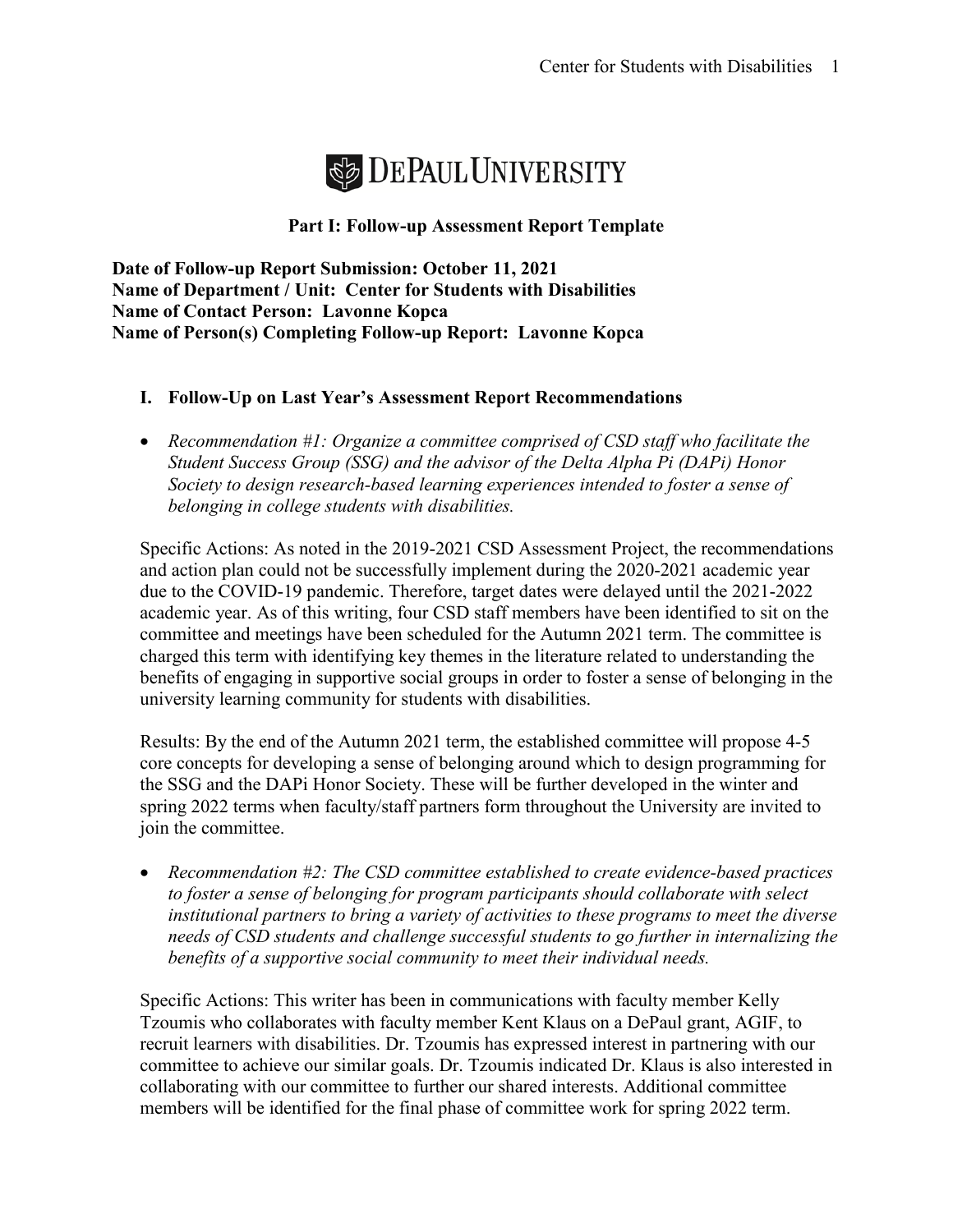Results: In-progress – delayed due to COVID-19 combined with staff shortages in the CSD.

• *Recommendation #3: Explore external support programs that have a high-touch format to provide more intensive services for students with communication and social needs that impede their ability to engage in supportive social groups so that students with ASD and mental health challenges have the necessary resources to help them thrive academically, socially/emotionally and developing a career identity to build on the SSG programming.*

Specific Actions: CSD Graduate Interns are conducting research on external agencies and organizations that align with SSG programming that will provide low or no-cost skillbuilding opportunities for SSG or CSD students in general that will allow for additional opportunities for students to engage in supportive social groups to foster a sense of belonging and improve academic, personal, and career outcomes for participants. The GIs are focusing their work in three external areas: 1.) Institutions of higher education, such as the CANS- the Coalition for Autistic and Neurodivergent Students available through the University of Illinois Chicago. CANS is open to all students who identify as autistic or neurodivergent, including those with Asperger's, intellectual disability, learning disability, psychiatric disabilities, or other neurodivergent conditions and across all levels of college education from junior college to grad school. 2.) Government agencies such as the Department of Rehabilitation Services (DRS), the Illinois Board of Higher Education (IBHE), or The Autism Program of Illinois (TAP). 3.) Local grass-roots non-profit organizations such as the Chicago Autism Connection or the Illinois Center for Autism.

Results: Graduate interns will produce a report outlining their research at the end of each term of the 2021-2022 academic year. This report will inform the work of the committee that will produce a formal curriculum for the SSG to be used with the group for the 2022-2023 academic year.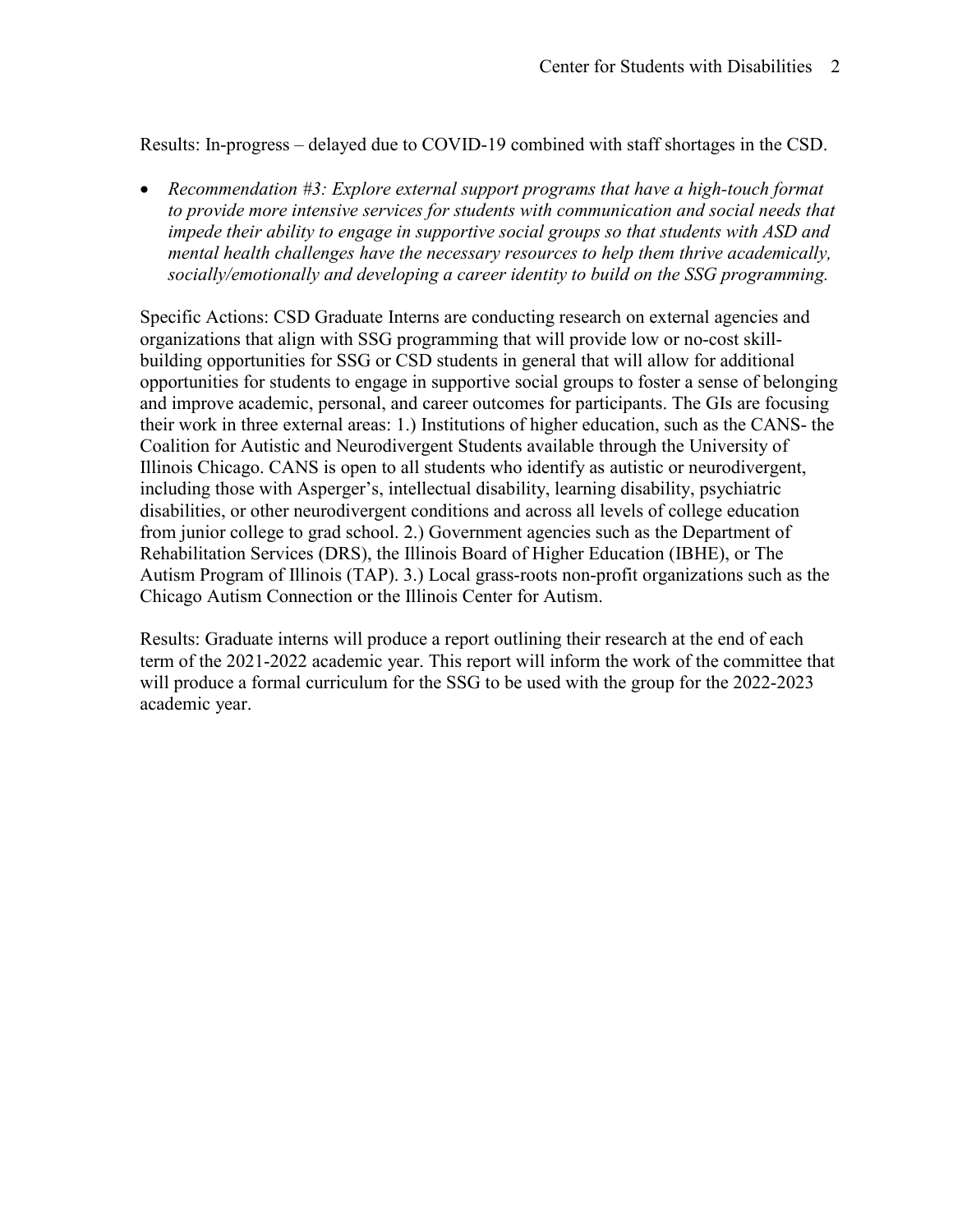

# **Part II: Annual Assessment: Student Needs Academic Year: 2020-21 Date of Report Submission: October 11, 2021 Name of Department: Center for Students with Disability Name of Contact Person: Gregory Moorehead, Director Name of Person(s) completing report or contributing to the project: Gregory Moorehead**

# **Abstract**

The COVID-19 pandemic has significantly impacted higher education, and students with disabilities, particularly students with anxiety disorders have been impacted in ways that are noticeably different from the general student population. This project was designed to identify the needs of students enrolled with the Center for Students with Disabilities (CSD) with anxiety as a diagnosis and: how the various modalities of course delivery impact levels of anxiety; student needs; which services they utilize; and the perceived effectiveness of those services and activities. A survey was designed and emailed to students during Spring Quarter 2021. There were 542 enrolled with the CSD with anxiety as a diagnosis. Of those, 36 completed the survey. Our findings showed that students enrolled in asynchronous courses reported better levels of anxiety than students enrolled in courses delivered in alternate modalities. The findings also show that students who participated in support groups perceived the effectiveness of those services more beneficial than the other support services or activities provided by the CSD.

# **Assessment Question**

What impact did the COVID-19 pandemic have on CSD students with anxiety as a diagnosis?

#### **Introduction & Context Project Overview**

This project seeks to identify the needs of CSD students with anxiety; the CSD services and activities those utilized, and the perceived effectiveness of those services and activities in relation to their needs.

# **Data Collection & Methodology Population and Sample**

A survey was emailed to CSD students with anxiety as a diagnosis. There were 542 students with that classification at the time the survey was designed. The survey was comprised of three areas: There were 36 students who completed the survey. Descriptive Statistics (i.e. raw numbers and percentages) were used to summarize the data collected. This population was selected because of the anecdotal experiences shared with CSD staff during the COVID-19 pandemic. These students frequently reported increased anxiety, and the barriers it presented in regards to attending class, participating in class, completing assignments and meeting deadlines. To assess needs we looked participation and perceived effectiveness across three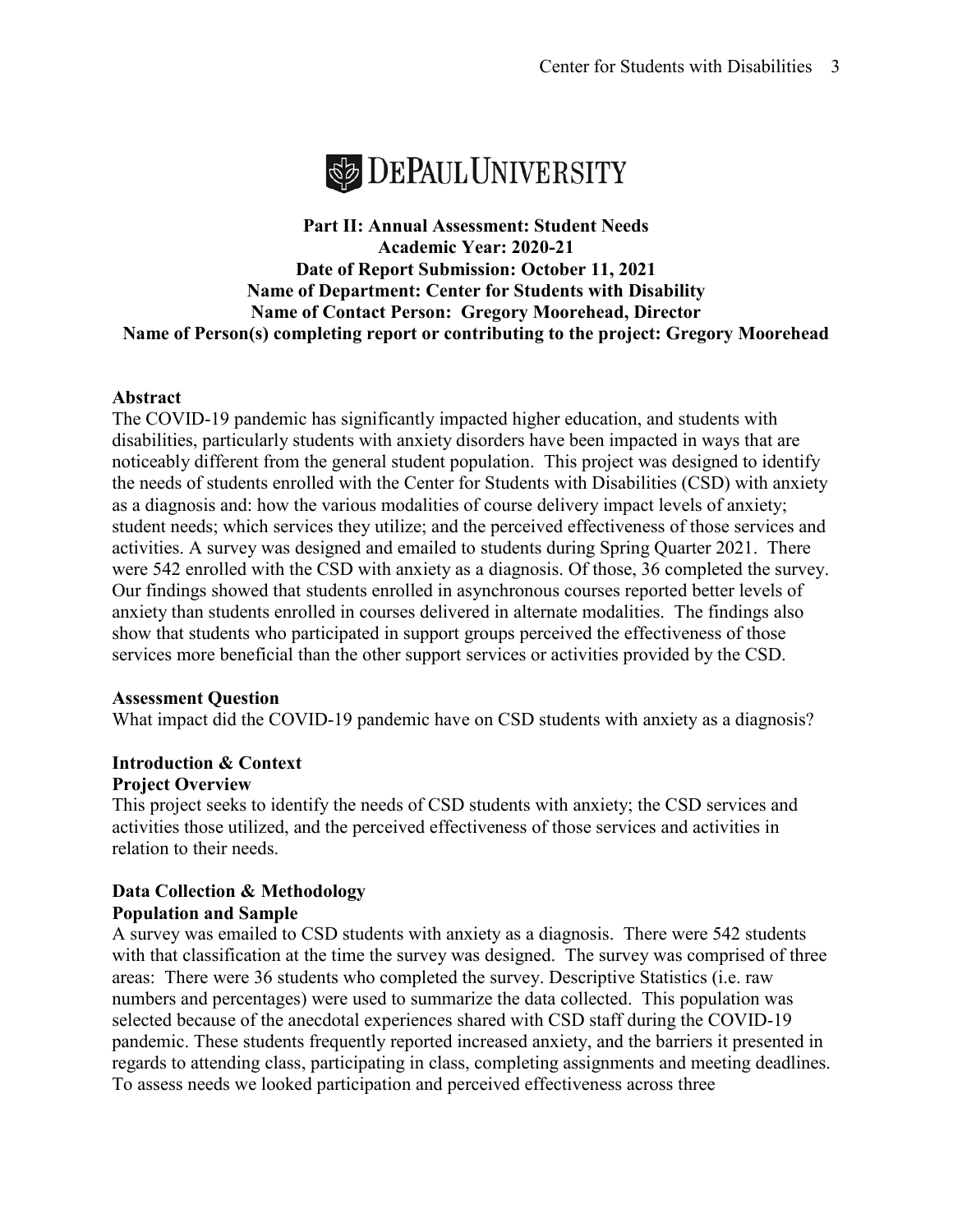services/activities provided by the CSD: Walk-in appointments/meetings with administrative staff, clinician sessions, and student groups.

# **Data & Findings**

Course Delivery Modality

Question: How would you rate your anxiety when attending class? 44% (6/36) indicated that their anxiety was much better, or somewhat better when taking in-

person classes. 19% (3/36) indicated that their anxiety was somewhat better when taking synchronous courses. 47% (10/46) indicated that their anxiety was much better or somewhat better when taking asynchronous courses.

Students with anxiety have needs that mirror our assumptions about their needs. When students were asked based upon the courses they took how they would rate their anxiety based upon the type of class, Students reported better or much better anxiety in asynchronous courses. Relative to in-person or synchronous courses.

# Student Needs Question: It is difficult to ask for help? Yes: 69% (25/36) No: 31% (11/36) Yes/No: It can be difficult for me to focus. Yes: 92% (33/36) No: 8% (3/36) Yes/No: I can procrastinate because my work may not be good enough. Yes: 78% (28/36) No: 22% (8/36) Yes/No: I worry what others might think about me. Yes: 83% (30/36) No: 17% (6/36)

Utilization Was some sort of student support utilized by the students? 19% (7/36) had regular meetings with CSD Clinicians 42% (15/36) had walk-in assistance/meetings with administrative staff member 36% (13/36) Participated in CSD student support groups 42% (15/36) did not participate or seek assistance

# Effectiveness of Support

71% of the students who used the clinician services rated them extremely effective or very effective.

60% of students who had walk-in meetings rated them extremely or very effective. 92% of the students who participated in CSD support groups rated them extremely or very effective.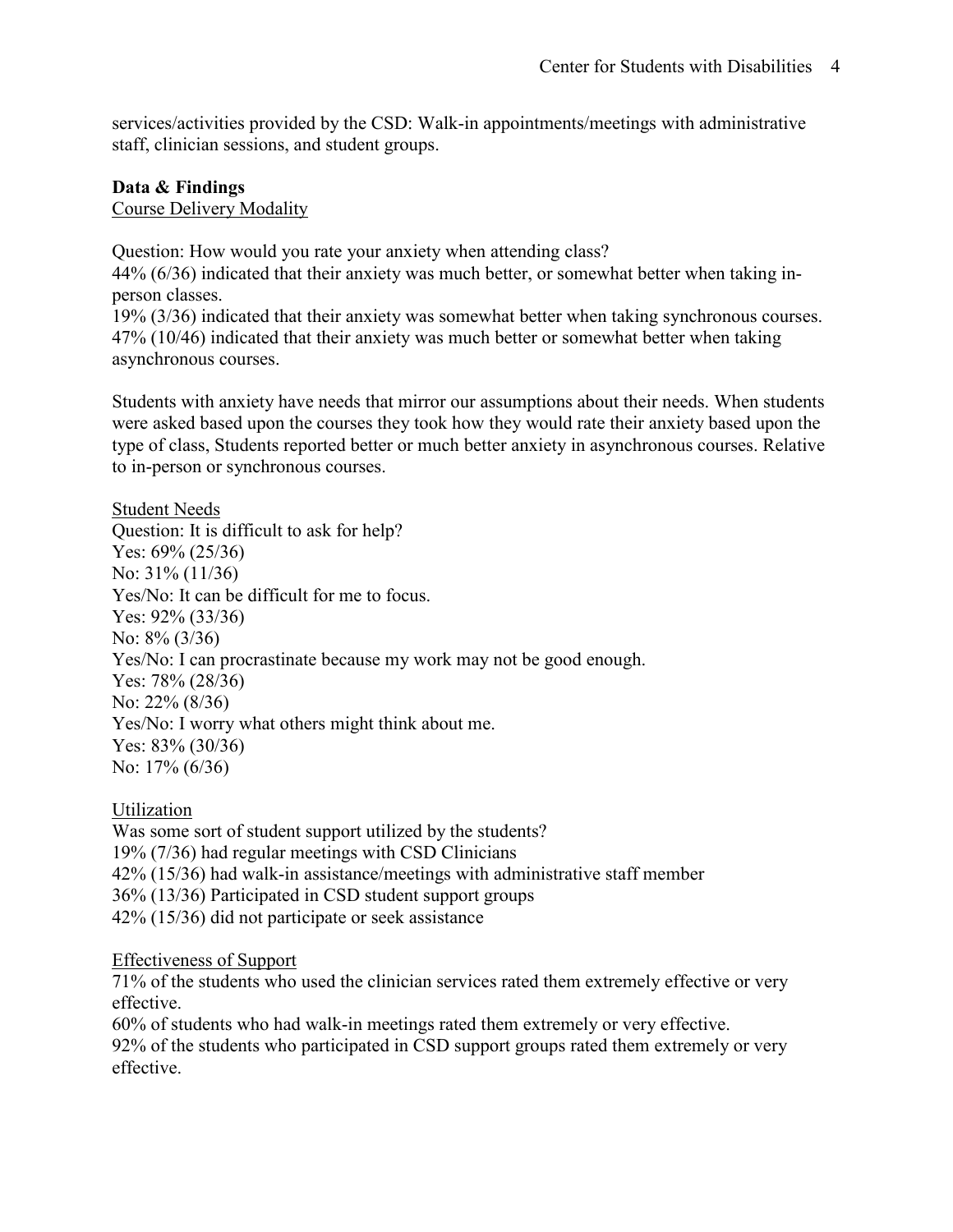Needs of students who participated in any activity When we look at students who participated in the CSD support groups:

69% said that it's difficult to ask for help. 100% said it's difficult to focus. 77% said they procrastinate because their work may not be good enough. 77% worry about what others might think of them.

Support groups are considered very effective and they may be effective in helping students address one or more of these needs. There is no empirical data to support this claim, but it does provide a framework for thinking about which services may be more effective in addressing students 'needs.

Explore needs of students who participated in meeting with CSD administrative staff 73% said that it can be difficult to ask for help.

100% said that it is difficult to focus.

60% said they procrastinate because their work may not be good enough.

60% said they struggle because of what others may think of them.

Explore needs of students who participated in meeting with clinician staff

71% said that it can be difficult to ask for help

100% said that it can be difficult to focus

71% said that they procrastinate because their work may not be good enough.

71% worry about what others might think of them

Effectiveness of services utilized

Asking for help

60% of the students who say that they struggle asking for help said that clinician services were very effective.

63% who say they struggle asking for help found walk-in appointments with administrative staff extremely or very effective.

100% of students who struggle asking for help found student support groups extremely or very effective.

Focusing

71% of students who said they have difficulty focusing said that clinician services were extremely or very effective.

 $60^{\text{40}}$  of students who said they have difficulty focusing said that walk-in meetings were extremely or very effective.

92% of students who said they have difficulty focusing said that student support groups were extremely or very effective.

Procrastination

60% pf students who struggle with procrastination found clinician services extremely or very effective.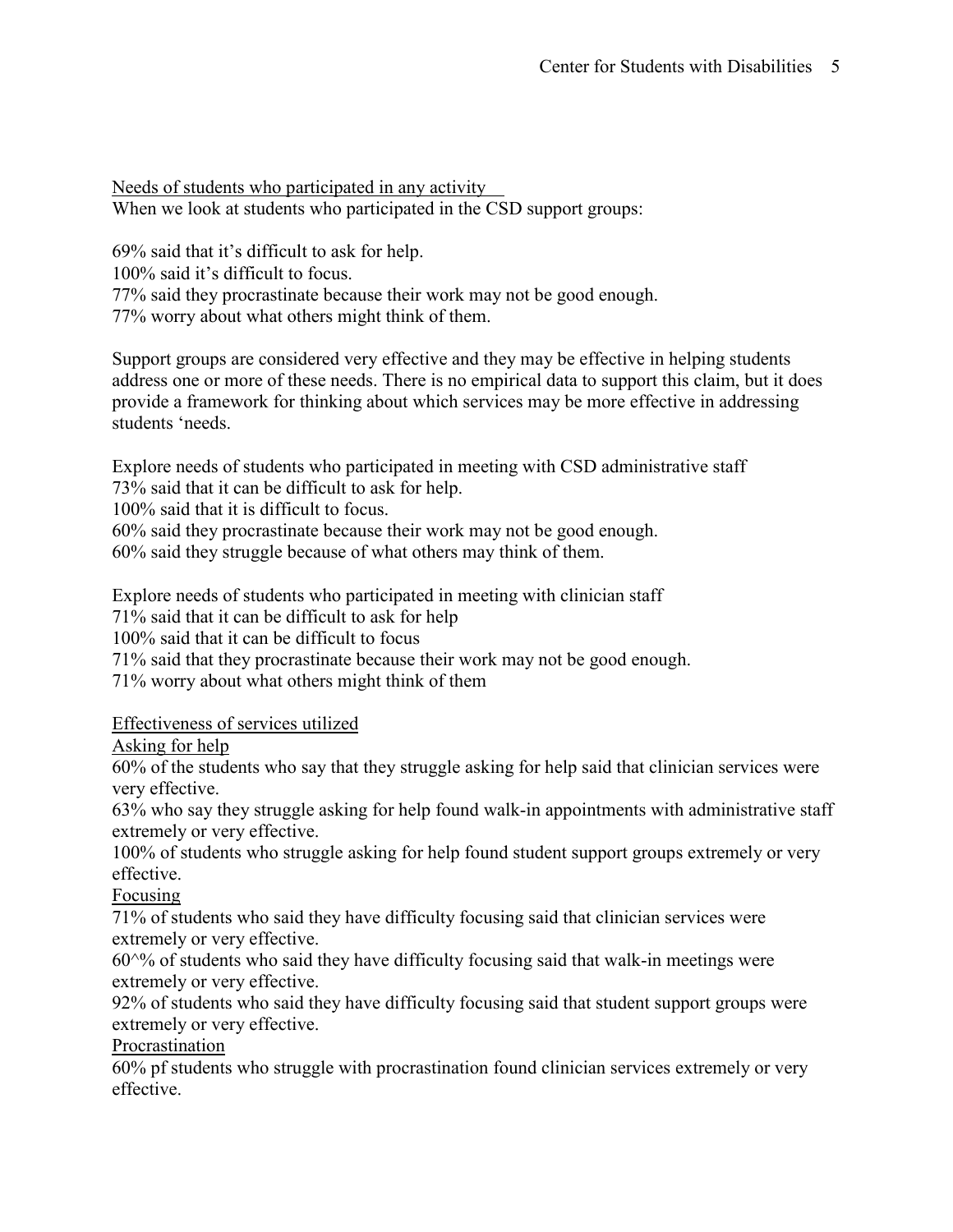67% of students who struggle with procrastination found clinician services extremely or very effective.

100% of students who struggle with procrastination found student support groups extremely or very effective.

Worry about perception of others

60% of students who worry about how they are perceived by others found clinician services extremely or very effective.

67% of students who worry about how they are perceived by others found walk in meetings with administrative staff extremely or very effective.

90% of students who worry about how they are perceived by others found student support groups extremely or very effective.

# **Discussion**

The findings show that students prefer asynchronous courses over other modalities which aligns with the experiences students with mental health concerns have shared with CSD staff since the start of the pandemic. Students with some mental health concerns find social settings stressful. Asynchronous course allows students to attend class without the stress of being in a classroom with other students and the instructor. Unlike in-person or synchronous courses, students don't have to worry about being seen by faculty or classmates so at least that source of stress is eliminated.

Based upon what we know about students with mental health concerns from neuropsychological testing we would expect that those students would have some difficulty: focusing, asking for help, procrastinating, and worrying about what others may think about them. Supporting students with these diagnoses is far more complex than supporting students with cognitive or physical disabilities, due to the episodic nature of the symptoms involved. The CSD has developed an accommodation to assist these students which requires that they contact their professor and their CSD Advisor whenever they are unable to attend class or meet a deadline for an assignment due to the severity of their symptoms. As soon as those symptoms abate the student is required to follow up with the instructor to inquire about the possibility of making up any missed credit. Even with this accommodation in place we often find that: 1) Students do not contact their professors or CSD Advisor when they cannot attend class or meet a deadline for assignment due to their symptoms. Instead students simply do not attend and fail to communicate/ask for help. 2) We find that student will delay/procrastinate communicating with their instructor or CSD Advisor. This often means that students are absent for extended periods and the instructor and the CSD advisor only learn after the fact that it was due to their disability.

The CSD offers different services to assist students: Walk-in appointments/meetings with administrative staff; clinician appointments, and small student group meetings. The largest number of respondents utilizing services were those who took advantage of walk-in appointments with administrative staff. This finding isn't surprising because this is a service available to every student enrolled with the CSD, and no application or appointment is required unlike the other services.

Student Support Groups were the next most utilized of services mentioned by students This is a bit surprising because the CSD only has one official student group run by clinicians, as well as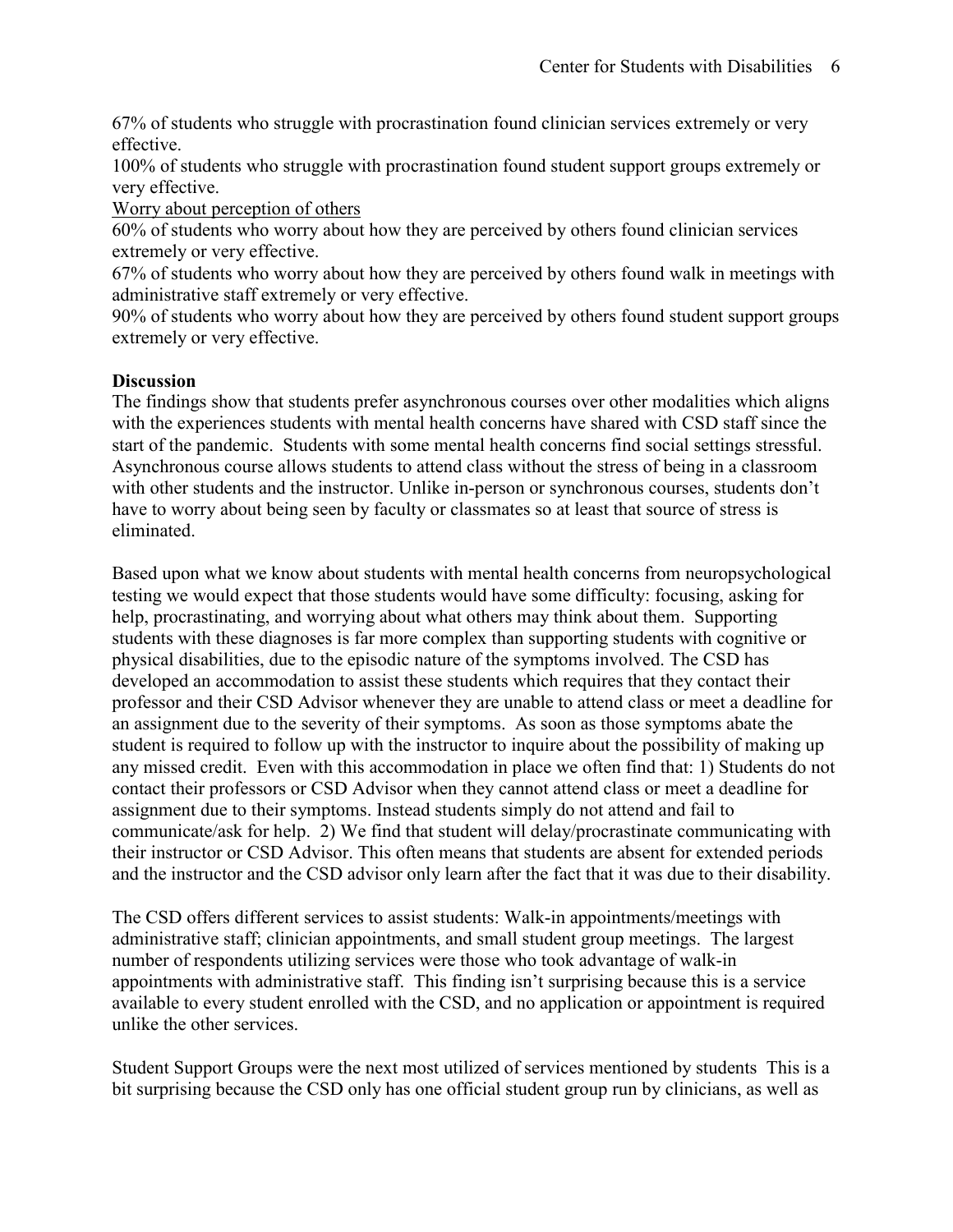an honor society for students with disabilities (Delta Alpha Pi). Participation in the former group is limited to very modest number of students. Traditionally this group has served no more than 9 students annually. Thus, it's counter-intuitive this would be the second most utilized service offered by the CSD. We will need to look a bit more closely verifiable data to determine in which groups these students are referencing.

Clinician Services was the group least utilized by respondents. This finding is rather surprising because, annually, 100-140 students are served by clinicians in one-on-one weekly meetings with students.

As many respondents indicated that they utilized no services as the number of respondents that indicated that the used walk-in appointments.

When it came of effectiveness of the services used by students, the findings were again inconsistent with conventional notions held by CSD staff. Let's start with which service students reported as the most effective, Small Groups. Again this is surprising for a couple of reasons: 1) Because of the limited number of small group activities provided by the CSD; and 2) The relatively recent advent of this type of service when compared to walk-in appointments and clinician services both of which have a much longer history in the department.

Across all of the stated needs: focusing, asking for help, procrastination, and worrying about what others think, Small Groups came out on top in terms of effectiveness. Perhaps it's not altogether surprising however in that this setting allows students to learn from each other, and share from their own experiences in regards to their focusing concerns. At the same time this setting provides perhaps a more favorable setting where students can model some of the desirable behaviors in relation to asking for help. This setting can also allow students to build their confidence in demonstrating help-seeking behavior in a safe environment. Further, this model also suggests some opportunities for more effective utilization of limited resources in addressing students' needs.

One-on-one instructions and services for students have for many years been the preferred model even though resources often cannot support such designs. Thus it was surprising to find that clinician services were not deemed the most effective among respondents. Clinician Services are designed so that students meet with the same clinician in a one-to-one setting, each week of the term. These findings suggest that clinician services could be supported by more Student Support Group activities.

Walk-in Appointments were the least effective according to respondents. This finding isn't necessarily surprising because unlike clinicians and Student Group activities, administrators have little preparation for the concerns the student will present since these meeting are impromptu. Additionally, in these settings students are often presenting concerns that are sufficiently complex and cannot be effectively addressed by the other methods. These discussions also frequently include intervention and/or collaboration from other campus offices. The lack of preparation, the impromptu nature of the meeting along with the complexity of the matters being discussed diminish the possibilities for satisfactory resolution in many instances.